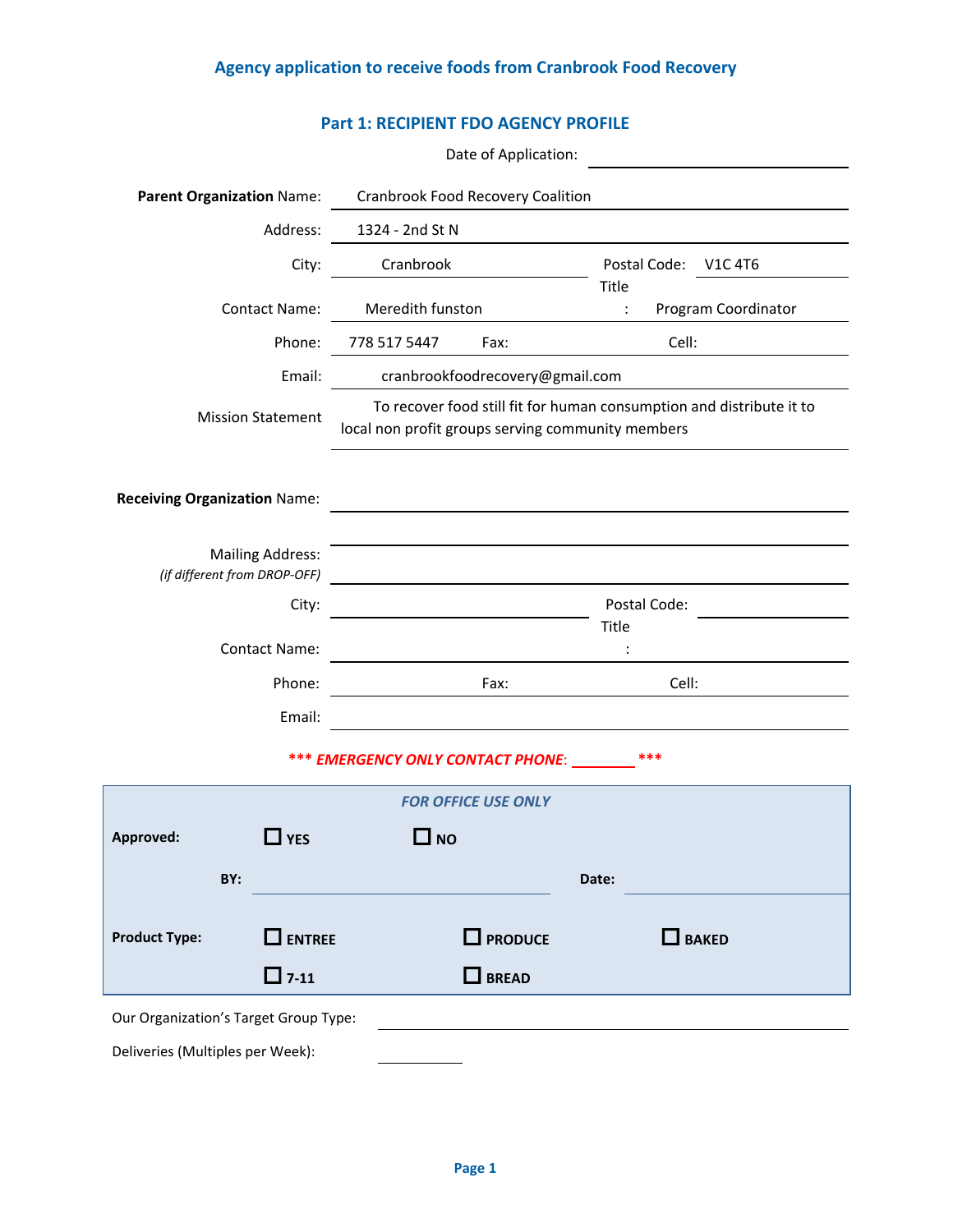## **Agency application to receive foods from Cranbrook Food Recovery**

## **Part 2: APPLICATION FOR RECOVERED FOOD**

| 1.         | <b>Address of Food Program:</b>                                                             |      |                |                                     |                        |              |                                     |           |        |                     |                        |        |    |
|------------|---------------------------------------------------------------------------------------------|------|----------------|-------------------------------------|------------------------|--------------|-------------------------------------|-----------|--------|---------------------|------------------------|--------|----|
| 2.         | Person in Charge of Food Program<br>Location:                                               |      |                |                                     |                        |              |                                     |           |        |                     |                        |        |    |
| З.         | <b>Agency information:</b>                                                                  |      |                |                                     |                        |              |                                     |           |        |                     |                        |        |    |
|            | i)<br>Status:                                                                               |      |                |                                     |                        |              | C Incorporated non-profit           |           |        |                     |                        |        |    |
|            | (select one only)                                                                           |      |                |                                     |                        |              | <b>C</b> Unincorporated private     |           |        |                     |                        |        |    |
|            |                                                                                             |      |                |                                     |                        |              | <sup>O</sup> Church sponsored       |           |        |                     |                        |        |    |
|            |                                                                                             |      | $\circ$ Public |                                     |                        |              |                                     |           |        |                     |                        |        |    |
|            | Funding $-$ are you funded by:<br>ii)<br>(select all that apply)                            |      |                |                                     |                        |              | Private donations<br>Municipal/City |           |        |                     |                        |        |    |
| Provincial |                                                                                             |      |                |                                     |                        |              |                                     |           |        |                     |                        |        |    |
|            |                                                                                             |      |                |                                     |                        |              |                                     | Federal   |        |                     |                        |        |    |
|            |                                                                                             |      |                |                                     |                        |              | <b>Social Services</b>              |           |        |                     |                        |        |    |
|            |                                                                                             |      |                |                                     |                        |              | Other (please specify)              |           |        |                     |                        |        |    |
| 4.         | <b>Type of Program:</b>                                                                     |      |                | (select all that apply)             |                        |              |                                     |           |        |                     |                        |        |    |
|            |                                                                                             |      |                | <b>Emergency Meals/Soup Kitchen</b> | ⊔                      |              |                                     |           |        | Residential Program | ப                      |        |    |
|            | <b>Transitional Shelter</b><br>Drop-in Shelter $\Box$                                       |      |                |                                     |                        | $\mathbf{1}$ |                                     |           |        |                     | Day/Vocational Program | ப      |    |
|            |                                                                                             |      |                |                                     | Other (please specify) | ⊔            |                                     |           |        |                     | Self-help Group        | $\Box$ |    |
|            | Who is your target group?                                                                   |      |                |                                     |                        |              |                                     |           |        |                     |                        |        |    |
| 5.         |                                                                                             |      |                |                                     |                        |              |                                     |           |        |                     |                        |        |    |
| 6.         | Do you have any restrictions/guidelines/conditions a guest must meet in order to be served? |      |                |                                     |                        |              | $\sqsupset$ Yes                     | $\Box$ No |        |                     |                        |        |    |
|            | If YES, briefly explain:                                                                    |      |                |                                     |                        |              |                                     |           |        |                     |                        |        |    |
| 7.         |                                                                                             |      |                |                                     |                        |              |                                     |           |        |                     |                        |        |    |
|            | $\Box$ Yes<br>$\Box$ No<br>Do you have any fees?<br>If YES, briefly explain:                |      |                |                                     |                        |              |                                     |           |        |                     |                        |        |    |
| 8.         | Hours you can receive food donation deliveries:                                             |      |                |                                     |                        |              |                                     |           |        |                     |                        |        |    |
|            | Monday<br>Tuesday<br>Wednesday                                                              |      |                |                                     | Thursday<br>Friday     |              |                                     | Saturday  | Sunday |                     |                        |        |    |
|            | From<br>To                                                                                  | From | To             | From                                | To                     | From         | To                                  | From      | To     | From                | To                     | From   | To |